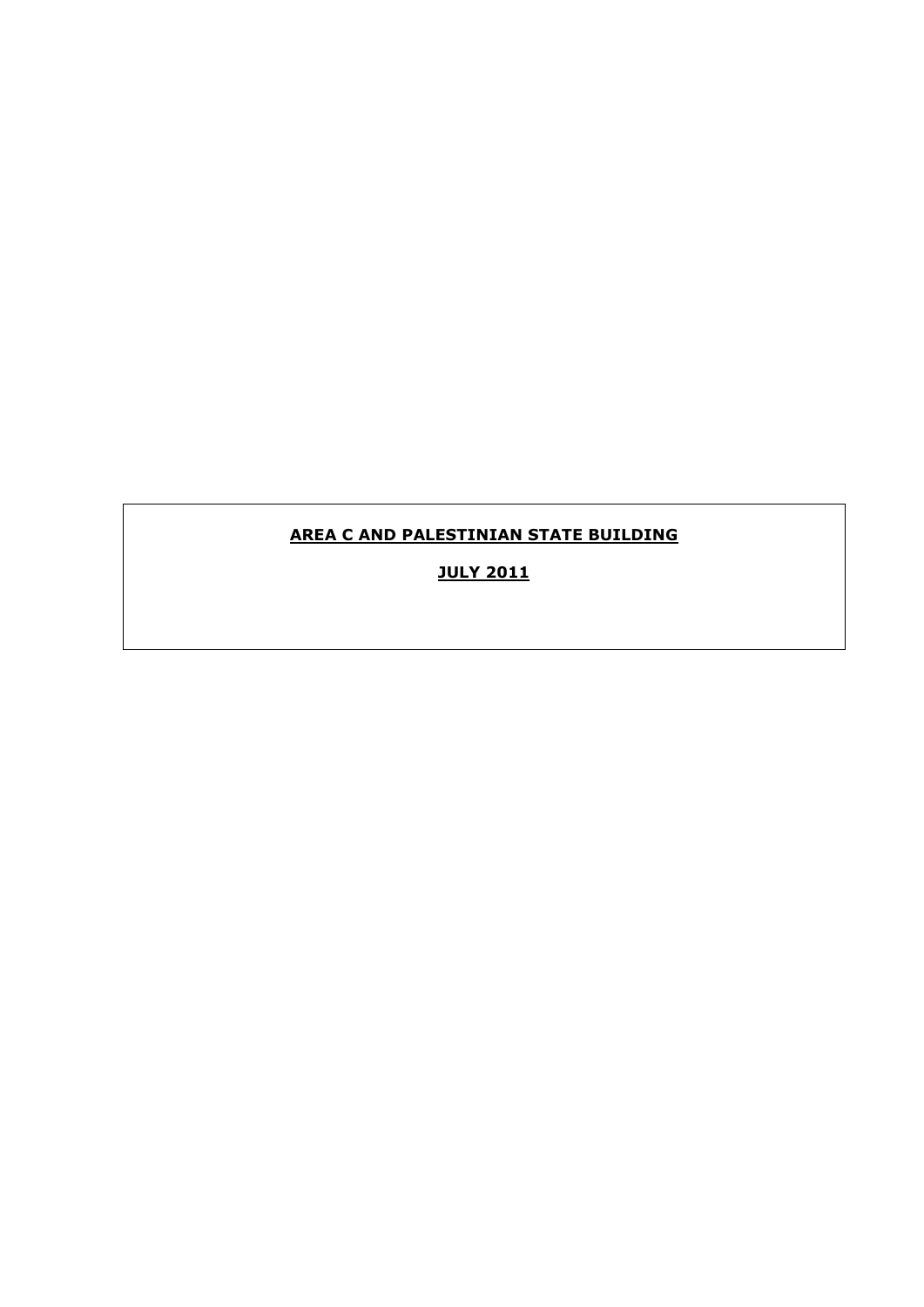# **AREA C AND PALESTINIAN STATE BUILDING**

### **SUMMARY**

In accordance with the Oslo Agreement the West Bank excluding East Jerusalem consists of three areas:

- Area A (18% of territory, 55% of population) under Palestinian civil and security control.
- Area B (20% of territory, 41% of population) under Palestinian civil and shared Israeli-Palestinian civil and security control.
- Area C (62% of territory, 5.8% of population) under full Israeli security control and almost full Israeli civilian control.

In 1972 the number of Israeli settlers in Area C were 1,200, in 1993 110,000 and in 2010 310,000 (excl. East Jerusalem). The number of settlers in Area C today is more than double the estimated number of Palestinians (150,000). The settlers live in 124 formal settlements and approximately 100 informal settlements (so-called outposts and illegal under Israeli law).

The Palestinian presence in Area C has continuously been undermined through different administrative measures, planning regulations and other means adopted by Israel as occupying power. Prior to 1967 there were between 200,000 and 320,000 Palestinians in the Jordan Valley. Today the number is 56,000 (of which 70% live in Area A in Jericho). The increasing integration of Area C into Israel proper has left Palestinian communities in the same area ever more isolated. During the past year there has been a further deterioration of the overall situation in Area C. If current trends are not stopped and reversed, the establishment of a viable Palestinian state within the pre-1967 borders seems more remote than ever.

The window for a two-state solution is rapidly closing with the continued expansion of Israeli settlements and access restrictions for Palestinians in Area C, the only contiguous area in the West Bank surrounding Area A and B. Area C compromises crucial natural resources and land for the future demographic and economic growth of a viable Palestinian State. State building efforts in Area C of the Palestinian Authority (PA) and the EU are therefore of utmost importance in order to support the creation of a contiguous and viable Palestinian state. Full and effective Palestinian development of Area C will require the re-designation of Area C to Areas A and B. This objective has to be pursued at the political level. Enabling measures should, however, be pursued in the interim to support Palestinian presence in and development of this area.

Implementation of the following would improve the situation in Area C (see also Annex 1):

- **A. Encourage Israel to change its policy and planning system for Area C and engage the Palestinian communities in access and development.**
- **B. Reduce land and population vulnerability and facilitate better coordination of basic needs deliveries in Area C.**
- **C. Promote economic development in Area C.**
- **D. Increase visibility and accountability for the delivery of aid in Area C.**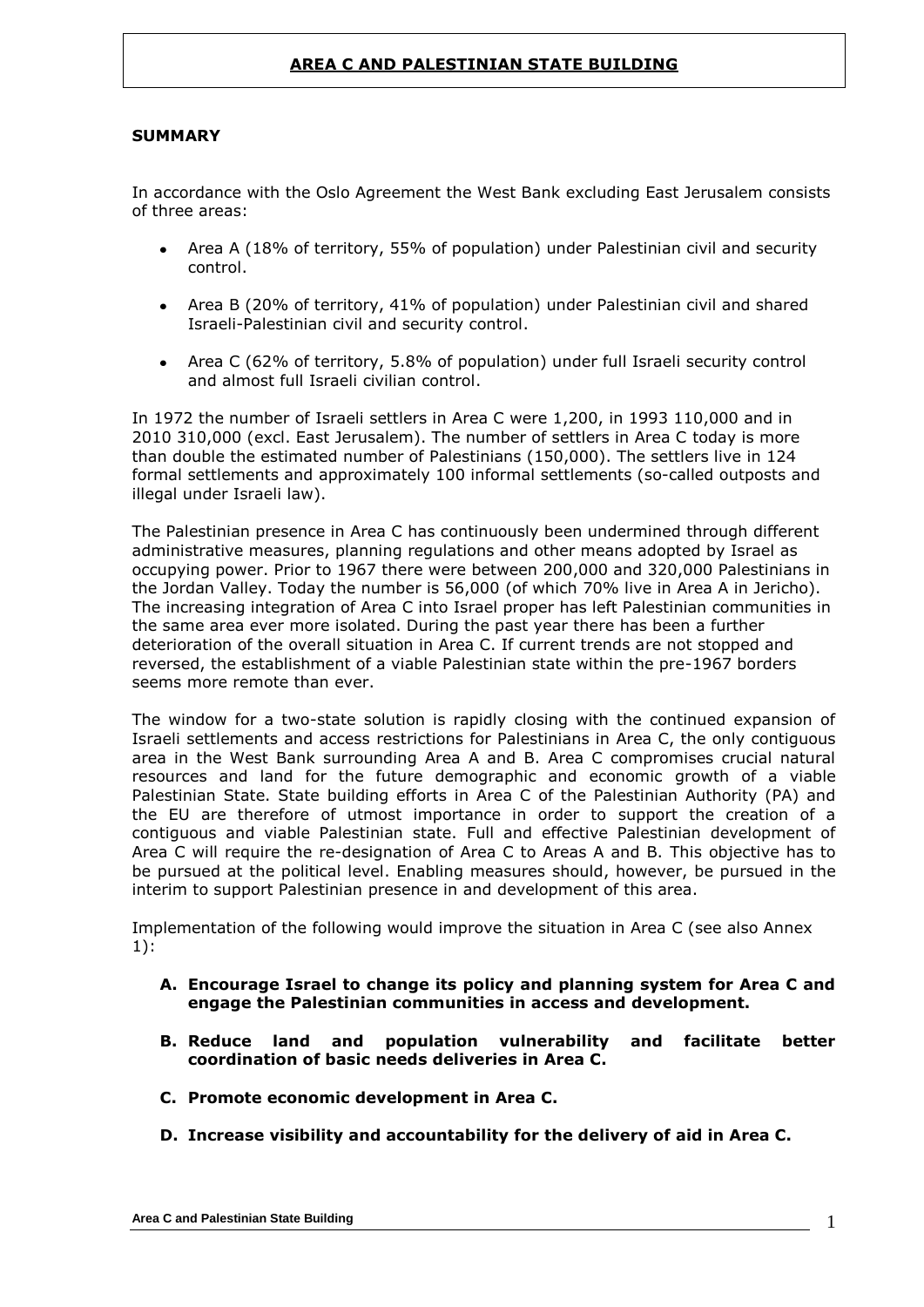# **1. Introduction**

Following the Oslo Agreements of 1995, the West Bank except for East Jerusalem has been administratively divided into three zones or areas: Area A under Palestinian civil and security control<sup>1</sup>; Area B under Palestinian civil and shared Israeli-Palestinian security control; and Area C under full Israeli security control and almost full Israeli civilian control. Area C composes the largest portion of the West Bank territory  $(62\%)^2$ . It is the only contiguous area in the West Bank, effectively engulfing and separating the fragmented areas A and B. Also, Area C constitutes most of the fertile and resource-rich land in the West Bank. As a result, protecting the rights of Palestinians in Area C is of paramount importance for the realization of a viable two-state solution to the Israeli-Palestinian conflict.<sup>3</sup>

Ever since the Israeli military occupation of the West Bank beyond the pre-1967 borders large Jewish populations have settled into the occupied territory, in violation of the Fourth Geneva Convention and international humanitarian law. In 1972 there were 1,200 settlers which have grown to 310,000 settlers today in 124 settlements and 100 so called outposts in Area C (excluding East Jerusalem).

## **2. International law**

As an occupying power, Israel is responsible, under International Humanitarian Law (IHL), for ensuring that the basic needs of the occupied population are always met. Israel is obliged to administer its occupation in a manner that benefits all the local Palestinian population and not transfer its own population into the territory under occupation. IHL presumes any military occupation to be temporary, based on the prohibition on the acquisition of land by threat or use of force set in article 2(4) of the UN Charter. These would undermine the right of people to self-determination (art. 1 ICCPR, art. 1 CESCR). The occupying power can never obtain sovereignty over the occupied territory based on its prolonged control over the territory (reg. 43, 55 Hague Regulations, art. 47, 54, 64 IVGC). It is only an administrator of the territory with civil obligations towards the civilian population. Those should be balanced with military necessities resulting from the military control.

The occupying power is under the obligation to respect and protect objects and facilities used for humanitarian relief operations and to facilitate the work of these operations. This includes refraining from impeding delivery of aid<sup>4</sup> including facilities constructed for the benefit of basic service delivery. Israel as a party to the conflict has the right to provide or prevent its consent to the delivery of aid. It has the right to prescribe the aid delivery conditions for reasons of security and control (art. 70 First Additional Protocol). However, those rights should be done in *good faith* (not arbitrarily and not followed by retaliation against civilians or aid personnel).

International Human Rights Law (IHRL) is also applicable to the oPt and to Area C, being under the direct effective control and jurisdiction of Israel. The administrative division of authorities and responsibilities of the West Bank following the Oslo Agreements did not alter the application of IHRL to the whole of the West Bank, including Area C. Articles 7 and 47 of the Fourth Geneva Convention (IVGC) protect the civilian population of consequences on their rights and safeguards under IHRL due to any change of government including political division of administrative powers based on any international agreement. Israel's position has been that the Geneva Convention does not apply to the territories it occupied in 1967. However, Israel has decided that in practice it would act in accordance with the humanitarian provisions of the fourth Geneva Convention<sup>5</sup>.

## **3. Israeli military administration**

The Israeli military administration or the so called Civil Administration (CA) was established by the Israeli government in 1982 pursuant to military order no. 947 with the mandate to "administer the civil affairs in the area [West Bank]… for the welfare and benefit of the population and for provision and operation of public services, considering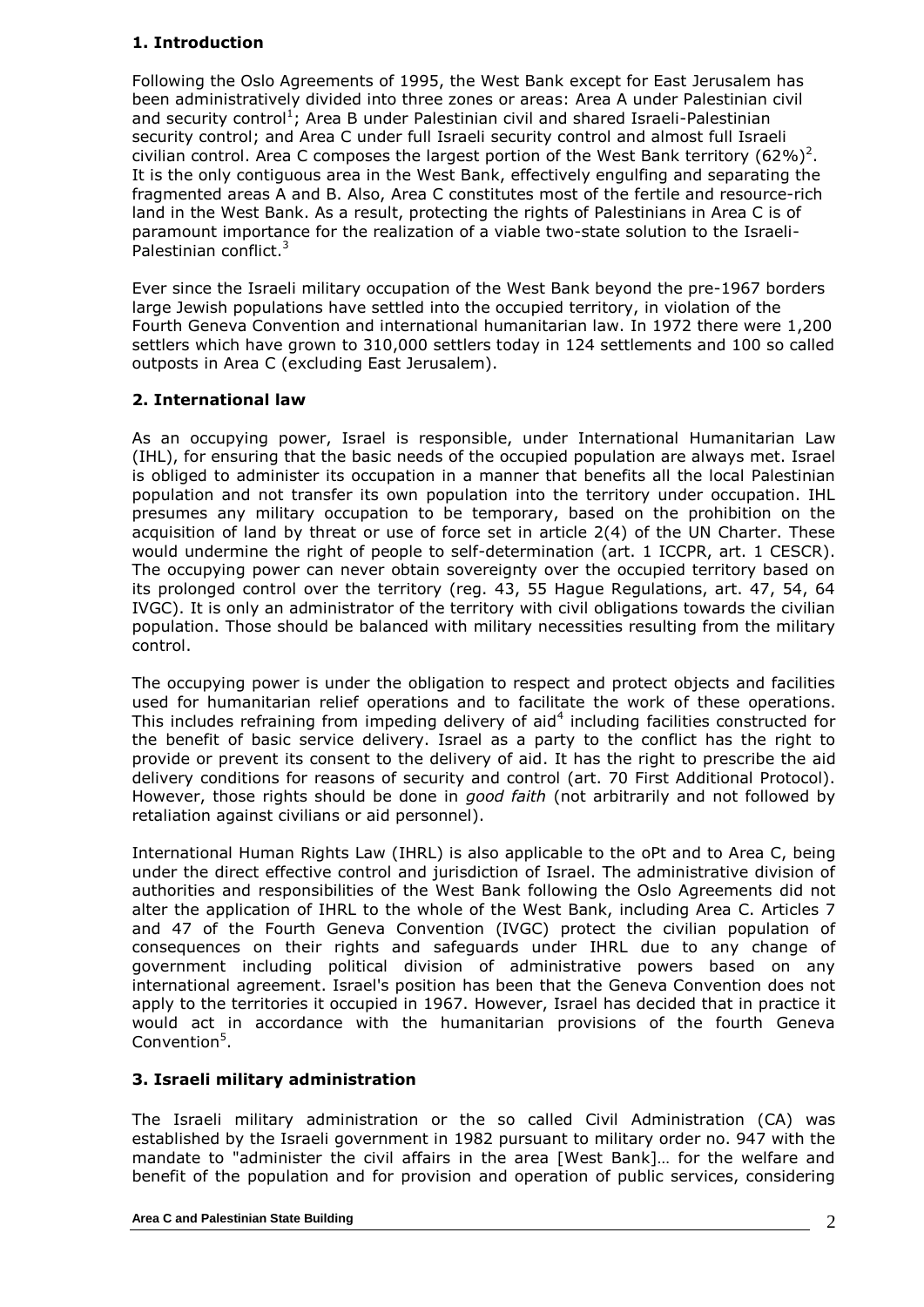the need to maintain proper administration and public order in the area". Its mandate includes serving both Israeli settlers and Palestinians. However, because of this dual role the civil administration does not administer the civil affairs for the genuine welfare of the local Palestinian population.

The Civil Administration is sub-ordinate to COGAT (Coordinator of Government Activities in the Territories) and is composed of IDF soldiers and Israeli citizens and has no formal Palestinian representation. Local and District Planning Committees were abolished in 1971 with military order no. 418 and ever since, the planning process - which impacts on every aspect of civilian life of individual Palestinians as well as on villages and small towns - is exclusively controlled by non-Palestinians. The CA is therefore operating as defacto sovereign in civilian affairs in Area C. The restrictions on the normal life of the local Palestinian population in Area C impact directly and indirectly on the security, humanitarian, developmental and psychological conditions of the Palestinians in the entire area of the West Bank. Furthermore, Israeli control of planning laws and institutions limit severely the possibility for state building of a future Palestinian state in Area C.

# **4. The Palestinian Authority**

Since its establishment the Palestinian Authority (PA) does not have any municipal or planning authorities in Area C (despite that planning is encouraged among the local communities by the PA through Ministry of Local Government). PA has some authorities concerning the delivery of services in Area C, such as health and education, excluding those that require infrastructure and construction, which Israel has exclusive control of. According to the Oslo Agreements, some civil authorities in Area C such as zoning and planning, were intended to gradually (within five years) pass from the control of the Israelis to the Palestinians; however, such transfer did not take place and therefore Israel has almost full responsibility and authority for the Palestinian civilian population in Area C.

In August 2009 Palestinian Prime Minister Salam Fayyad introduced his two-year statehood plan: "*Ending the occupation, establishing the state*". With regard to infrastructure, one of the objectives is to develop large infrastructure projects in Area C, which consists of vast and uninhabited areas located outside the major population centers. These areas are natural locations for large infrastructure projects, such as wastewater treatment plants, landfills, water pipelines, and main roads. However, PA has been prevented from (despite efforts by the Quartet, EUMS and others) implementing many of these essential projects. Consequently, several donor-funded projects are today indefinitely suspended. The Palestinian government has been working with the international community to convince Israel to change those obstructive practices, rules and regulations leading to delays or lack of implementation.  $6\,$  In the words of Fayyad: "Area C is not disputed territory, it is occupied territory, and the Israelis have to relinquish control," he says. "It's an integral part of where the Palestinian state is going to emerge." $'$ 

On the other hand, Area C did not have much attention in Palestinian national plans. The Palestinian Reform and Development Plan (PRDP) 2008-2010 did not take Area C into full consideration, nor gave recommendations on how to deal with the needs of its residents. Similarly, the new Palestinian National Development Plan (NDP) 2011-2013 does not give clear guidance on how the Palestinians would like to deal with Area C, seam-zones and East Jerusalem. However, recently a separate Area C strategy is being prepared by the PA with input from the UN - to complement the NDP.

Palestinian development of the land and resources in Area C has been recognised by members of the Ad Hoc Liaison Committee and the Quartet as fundamental to sustainable economic growth and Palestinian state-building.

## **5. The Palestinian population and demographic development**

A recent survey conducted by UNOCHA indicates that over 520 Palestinian communities are located in Area C of which over 230 are entirely located in Area C. While the survey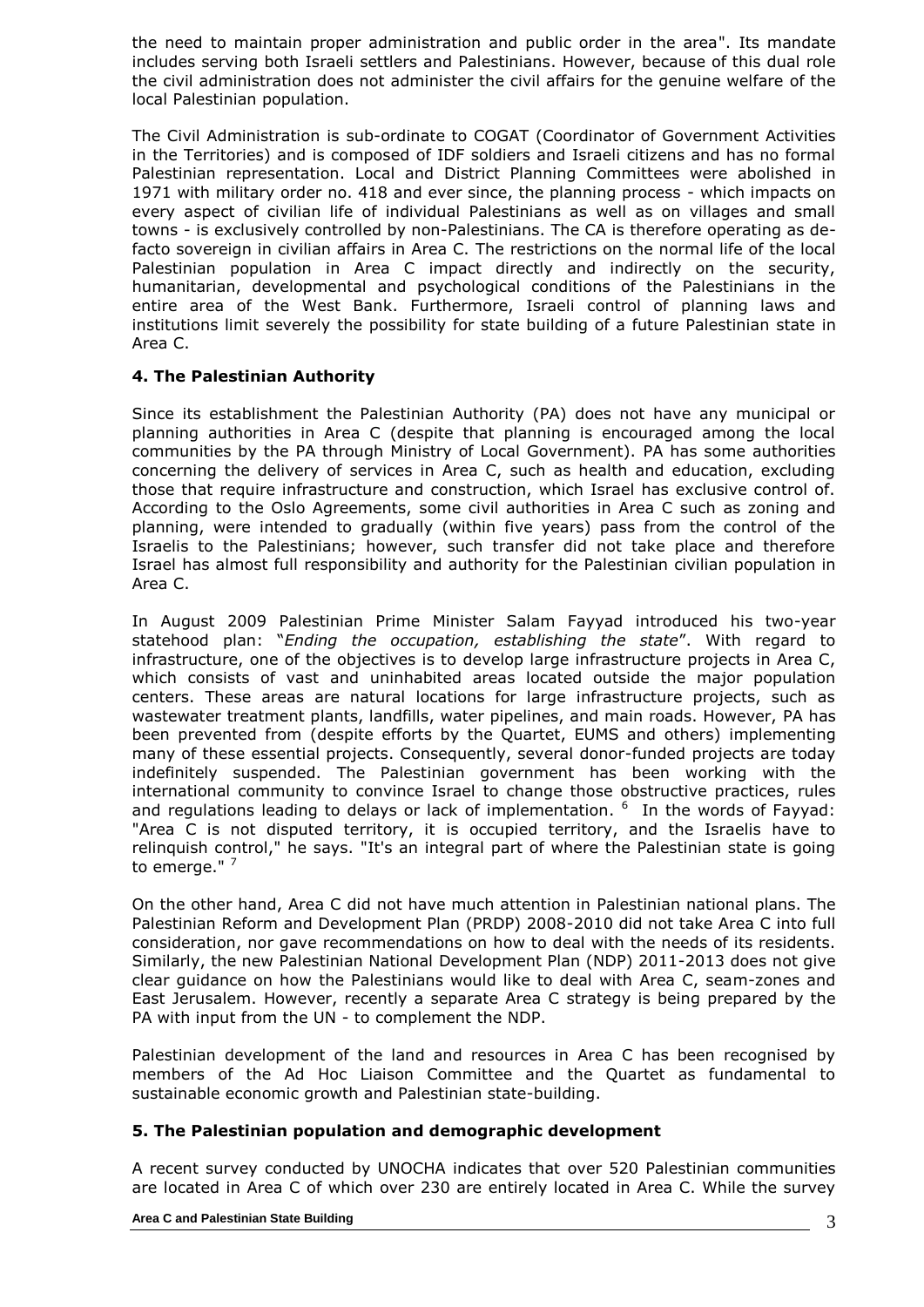states that it is difficult to ascertain the exact Palestinian population residing in Area C due to the high number of cross-boundary (areas A, B, C) communities, it is estimated that as many as 150,000 Palestinians live there, with some 18,500 in villages and 27,500 in small Bedouin and other herding communities located entirely in Area C. Although Area C composes of 62% of the West Bank only 5.8% of the West Bank Palestinians remains there. Service provision to populations in areas A and B has increased over recent years while communities in remote parts of Area C are struggling to adequately access basic social services and assistance such as water/sanitation, primary education and basic safe shelter. <sup>8</sup>

According to the CA, the annual natural growth of the Palestinian population in 2008 stood on 2.9% and has since been declining. The CA is expecting the natural growth rate to decrease to 1.8% in light of negative migration in the West Bank. The negative migration reaches up to 50% of the natural growth rate. $9$ 

According to Save the Children UK (SCUK) Fact Sheet on the Jordan Valley of October 2009 more than 90% of the Jordan Valley is designated as Area C. Prior to the Israeli occupation in 1967 the Palestinian population of the Jordan Valley was estimated at between 200,000 and 320,000. As of 2009 the population is approximately 56,000 with roughly 70% of residents concentrated in the City of Jericho (located in Area A). According to SCUK survey 31% of the surveyed households in high risk areas in the West Bank, including the Jordan Valley, have been either temporarily or permanently displaced at least once since the year 2000, primarily as a result of Israeli military orders (31%) and house demolitions  $(23\%)$ .<sup>10</sup>

#### **Box 1: Jordan Valley**

*According to the 2010 World Bank report, "in spite of its vast agricultural potential, limitations on access and water scarcity have turned the Jordan Valley into the least-cultivated governorate by Palestinians: Only 4% of the area of Jericho and Al-Aghwar governorate (corresponding to the Jordan Valley) was cultivated in 2006, compared to the overall Palestinian average of 25%. Although Jericho and Al Aghwar Governorate constitutes 10% of the total Palestinian territory, its share in total Palestinian cultivated land is only 2%. On the other hand, settlers' agriculture in the Jordan Valley is today flourishing. Thousands of Palestinians residing in Areas A and B own lands in Area C, if they could use and develop their land the economic possibilities for the Palestinian economy would be immense."*

*Jordan Valley settlements also benefit from a per capita daily allocation of 487 liters for their household needs. OCHA note, this compares to an average of 70 liters per capita per day for West Bank Palestinian communities; this latter figure reaches as low as 20 liters per day in some of the remote communities of Area C. (B'Tselem, "Dispossession and Exploitation: Israel's Policy in the Jordan Valley and Northern Dead Sea, page 37 - 40" May 2011).*

## **6. Planning system**

The Israeli planning policies hinder socio-economic incentive for Palestinian development in Area C and discourage residents of PA controlled areas from building in Area C. Frequent destructions of houses; public buildings and livelihood-related constructions result in forced transfer of the native population. According to UNOCHA under the current CA planning regime, Palestinian construction is effectively prohibited in some 70% of Area C or approximately 44% of the West Bank, in areas that have been largely designated for the use of Israeli settlements of Israeli military. In practice, the Israeli authorities allow Palestinian construction only within the boundaries of an Israeliapproved plan and these cover less than 1% of Area C, most of which is already built  $up.11$ 

The Israeli initiated plans were introduced by the CA as a practical and quick solution to the planning needs of the Palestinian villages.<sup>12</sup> However, de-facto those plans proved to be unsustainable and an impediment for Palestinian development, as they are characterized by lack of transparency, representation and participation in the planning process; lack of necessary population figures and familiarity of its needs; high density ratios<sup>13</sup>; and not considering at all land ownership. Therefore Palestinians build without permits outside the designated area, where chances of getting one are very small. However, in recent years the PA through the Ministry of Local Government (MoLG) has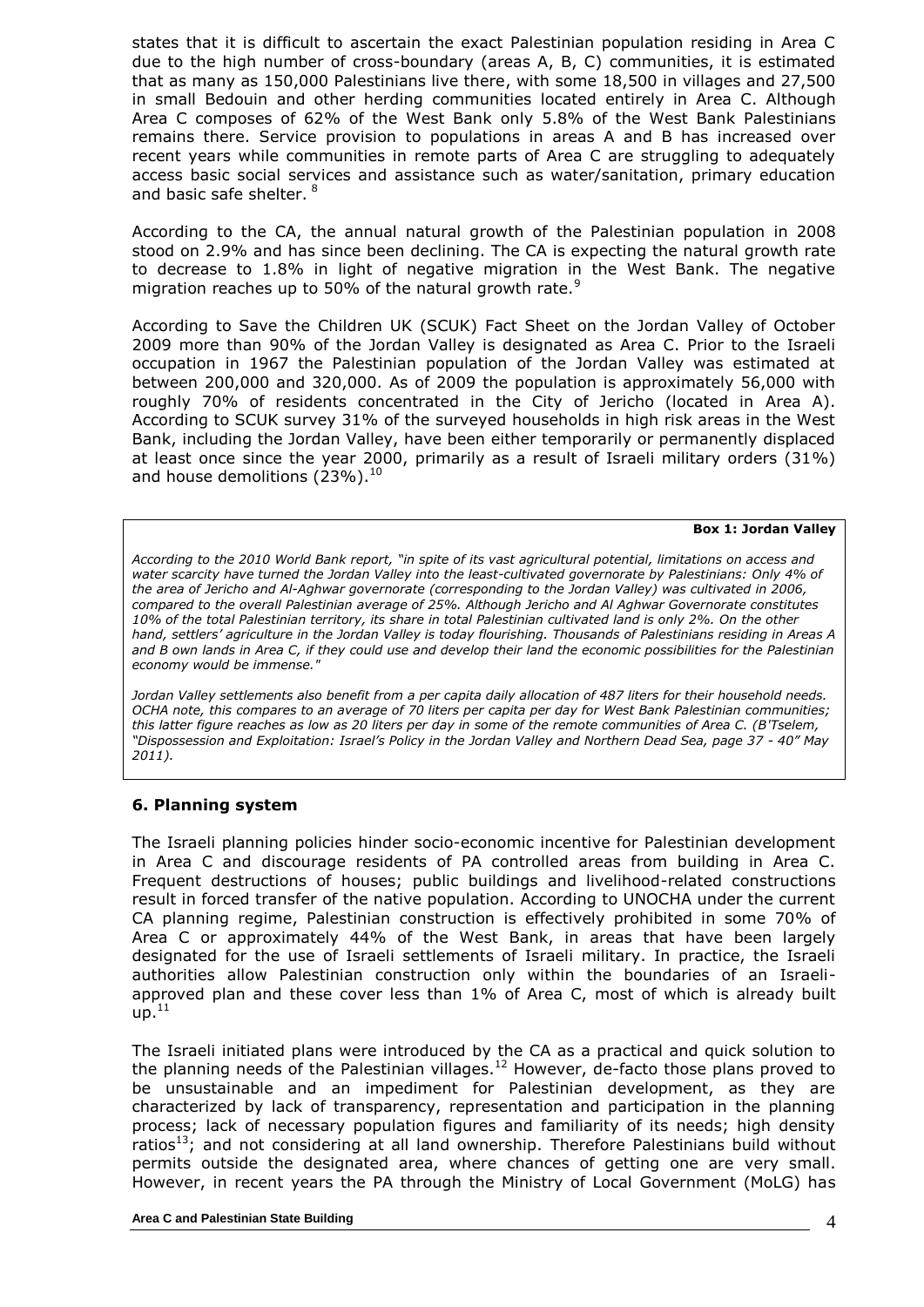embarked on a process, mainly with the support of IPCC, to develop a Palestinian master plan (as an alternative to the lack of Israeli planning regimes for Palestinians) in Area C.

### **7. Closed military areas and nature reserves**

Palestinians' access to farming and grazing locations is becoming increasingly difficult in Area C. The 2010 Consolidated Appeal Process (CAP) noted that approximately 23% of the West Bank – all within Area C – mostly in the Jordan Valley and eastern Bethlehem, are still designated by the Israeli authorities as either "fire zones" or "nature reserves", where Palestinian access is severely restricted, and any development of the land by Palestinians is prohibited (approximately 10% of the West Bank is an Israeli-designated nature reserve, of which 48% overlaps with the closed military training zones<sup>14</sup>).

Although nature reserves and closed military areas including fire zones are not prohibited by IHL *per se*, the use of public lands should only be done in good faith under a trusteeship regime. Closed military areas should only be taken in the case of imperative military necessity. The occupying power is under an obligation to re-visit the necessity of impeding access to private lands periodically. If such examination culminates in lack of such absolute military necessity, the declaration of areas as closed military areas should be withdrawn. Destructions of civilian buildings are prohibited in occupied territory unless rendered absolutely necessary by military operations (art. 53 IVGC). The occupying power has to examine the adequacy of destruction as a means to achieve the military goal, minimize the harm caused to civilians and ensure that the damage to civilian objects and harm to civilians is proportional to the direct military advantage sought.

### **8. Access to natural resources**

Land control and movement and access problems directly impact the ability of Palestinians to use their natural resources in Area C. A recent World Bank report (2010) notes the lack of access to water for the Palestinian population and highlights Israel's over-extraction of water resources in the West Bank as an impediment to the possibilities for Palestinian economic development and employment. On a per capita basis, water withdrawals for Palestinians in the West Bank are about 25% of those available to Israelis and have declined over the last decade, making Palestinians the population with the lowest access to fresh water resources. "Hand-in-hand with access to land, access to water is a key ingredient for all sectors of the economy and agriculture in particular (...) Though the potential exists for expansion of irrigated areas, the dwindling water availability, with almost no new or replacement water sources receiving permits, has meant that this potential simply cannot be realized."

Predictably, economic activity in Area C is limited primarily to low intensity agriculture. High intensity agricultural, industrial, housing, tourism, and other investments are hindered by the inability to obtain construction permits from the Israeli authorities and the limited amount of titled land available. Israeli settlements in the Jordan Valley however have developed a specialized agricultural production, primarily for export, using most of the water resources in the area.<sup>15</sup> Furthermore, it is worth noting that the overextraction of water resources in the Jordan Valley (by both Jordan and Israel) negatively contributes to the shrinking of the Dead Sea as well.

The natural environment, including natural resources is considered a civilian object<sup>16</sup> and should be protected and preserved with due regard<sup>17</sup>. Therefore, the principle of protection applies to the natural environment and resources as any civilian property. Vigilant<sup>18</sup> care shall be taken in conflicts to protect the natural environment against widespread, long-term and severe damage that would jeopardize the health or survival of the population.<sup>19</sup> It is therefore of great concern that a total of 45 cisterns and rainwater structures in Area C of the West Bank have been demolished by the Israeli Authorities since January 2010 (UN OCHA).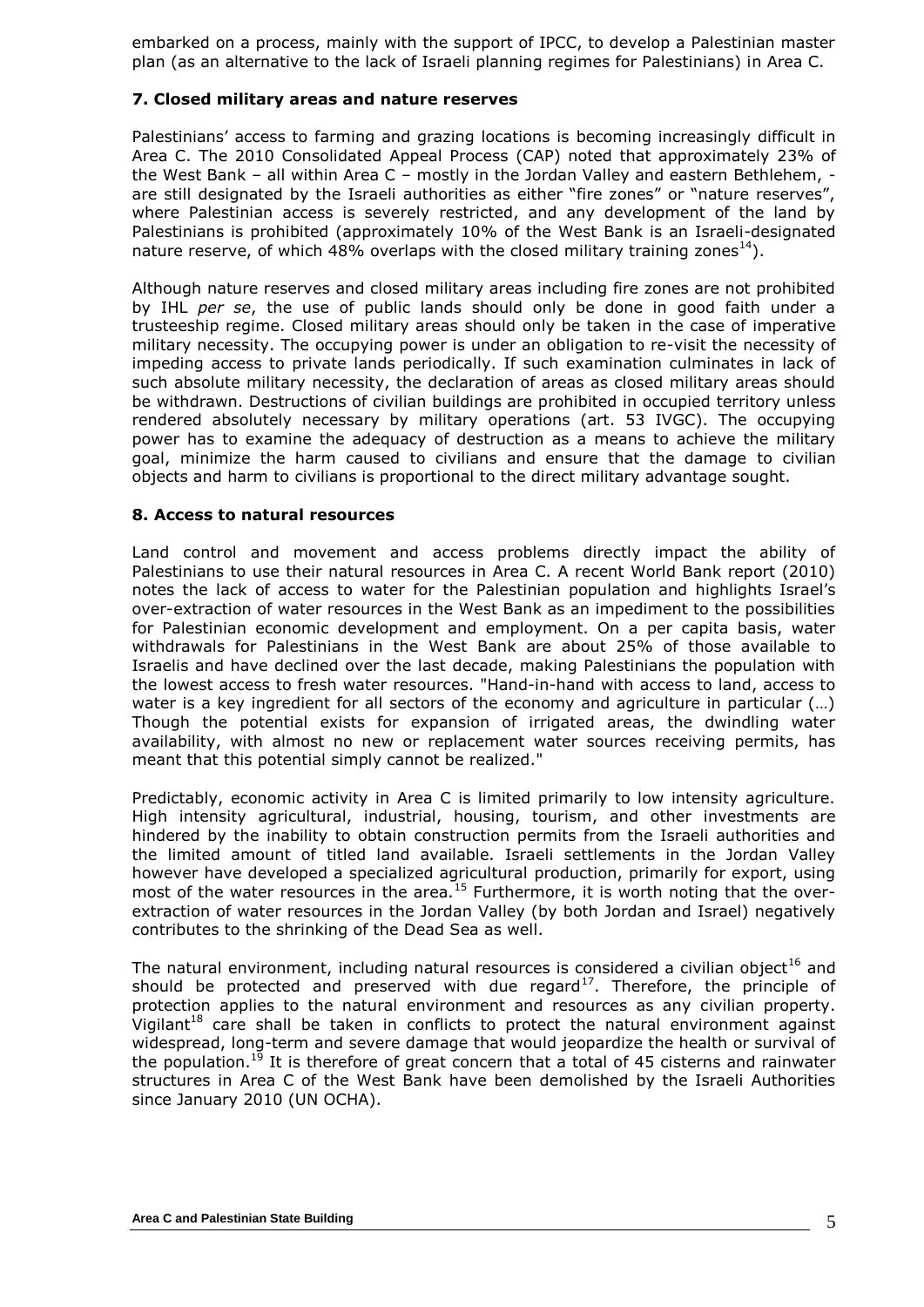*In Area C, settlers receive discounts from the Israeli water company of up to 75% while Palestinians connected to the Israeli water network are charged significantly higher prices (Badil Resource Center for Palestinian Residency and Refugee Rights, al Majdal, Double Issue no. 39/40 Autumn 2008/Winter 2009).* 

*The daily per capita water consumption of Israelis is about 4 times as high as Palestinian per capita water consumption. In the marginalized Palestinian communities, residents survive on barely 20 liters of water per day, well below the World Health Organization's daily recommended 100 liters per capita (Amnesty International, Troubled Waters – Palestinians Denied Fair Access to Water, 2009).*

*According to a recent report from the Israeli human rights organization B'Tselem, the water allocation to the Jordan Valley and Northern Dead Sea settlements (with less than 10,000 settlers) is almost one-third the quantity of water that is accessible to the 2.5 million Palestinians living in the West Bank. The monthly outlay for water by a Palestinian family is 3 times higher than for a family in the settlements. (B'Tselem, "Dispossession and Exploitation: Israel's Policy in the Jordan Valley and Northern Dead Sea, page 37 - 40" May 2011).*

### **9. Israeli settlements**

According to the Israeli human rights organization B'Tselem there are 124 formally settlements in the West Bank (not including East-Jerusalem) recognized by the Government of Israel and about 100 informal settlements (so-called outposts and illegal under Israeli law). The municipal area of settlements encompasses 9.3% of the West Bank territory. However, due to the extensive network of settler roads and restrictions on Palestinians accessing their own land, the whole structure of the Israeli settlements dominate more than 40% of the West Bank.<sup>20</sup> According to B'Tselem, there are today about 310,000 settlers living in Area C, which is two times the estimated number of Palestinians living there.

According to Human Rights Watch recent report "*Separate and Unequal*" settlements have expanded in size - growing from approximately 241,000 inhabitants in 1992 to  $510,000<sup>21</sup>$  inhabitants in 2010 (including East Jerusalem). The annual rate of growth of the settler population for 2008 (excluding East Jerusalem) is 4.7%, far higher than the 1.6% growth rate inside the Green Line<sup>22</sup>. The Israeli government subsidizes and provides incentives including funding for housing, education and infrastructure as special roads and water connection.<sup>23</sup> Settlement expansion on private Palestinian lands prevents Palestinian development in those areas within Area C.

According to Peace Now report from 2006 Palestinians privately own nearly 40% of the land in Area C on which the settlements have been built. More than 3,400 buildings in settlements are constructed on land that is privately owned by Palestinians.<sup>24</sup>

Since 1996, settlements are closed by a military order for Palestinian entry without a prior obtained permit. Buffer zones surrounding settlements, composed at times of Palestinian agricultural lands, are closed to Palestinians as they are declared closed military areas. In addition, settler harassment and attacks on civilian Palestinians, especially escalating since 2000, prevent the latter from accessing their grazing zones and agricultural lands, sometimes for prolonged periods over many years. Some attacks result in fatal injuries. According to UNOCHA during 2010, 79 incidents were recorded leading to Palestinian casualties and 219 incidents leading to Palestinian property/land damages<sup>25</sup> (see also EU HoMs report of Mach 2011 on settler violence). Between 1 January 2011 and 5 July 2011, 69 incidents leading to Palestinian casualties and 157 to property/land damages were recorded by UNOCHA.

#### **Box 3: Settlements**

*Settlements of all kinds – formal or informal outposts - are illegal under international law. They violate the prohibition against transfer of population of the occupying power to the occupied territory (art. 49 IVGC), the prohibition against appropriation of private civilian property without military necessity (regulation 46 Hague Regulations, art. 52 IVGC), the obligation to ensure public order, safety and public life in the occupied territory (regulation 43 Hague Regulations 1907), family life and respect of protected persons (art. 27 IVGC), and the prohibition of maintaining public land as a trustee (regulation 55 Hague Regulations). Article 147 of the Fourth Geneva Convention names deportations and transfers under article 49 as grave breaches of IHL.*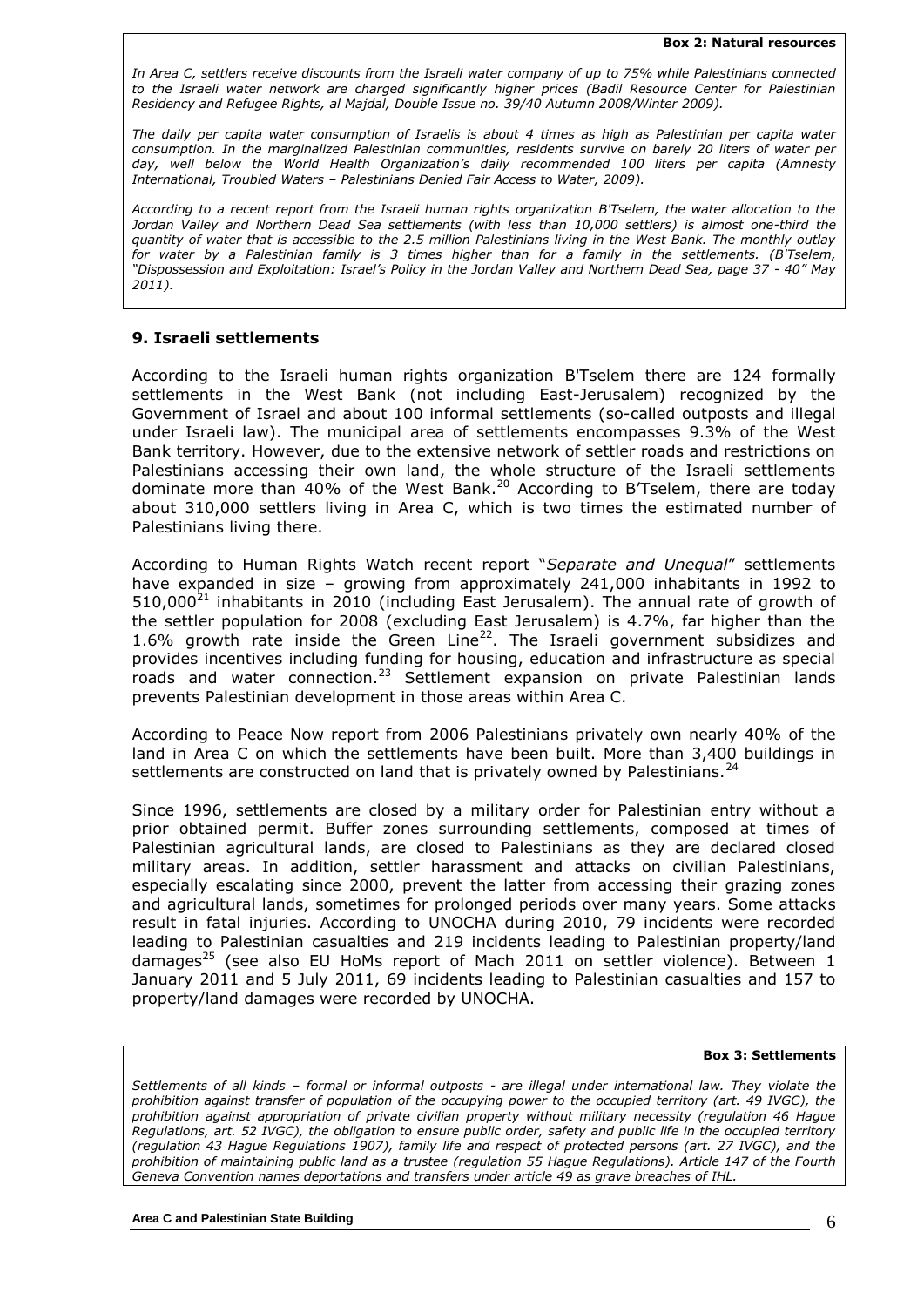### **10. Movement and Access**

In June 2010 UNOCHA reported a decrease in the number of *closure obstacles* along the main roads in the southern and northern West Bank, which blocked vehicular access to dirt roads leading to farming lands, mostly in Area C. "These removals have had a positive, albeit limited, impact on the livelihoods of previously affected farmers". <sup>26</sup> Overall, UNOCHA reported a total of 516 obstacles in May 2011 including over 60 staffed checkpoints, down from a monthly average of 611 obstacles in 2010. According to B'tselem (2004) the West Bank road system is divided into three categories – roads on which Palestinian travel is completely prohibited; roads on which Palestinian travel is partially prohibited; and roads on which Palestinian travel is restricted (also for pedestrian movement). An updated B'Tselem survey of 31 January 2011 showed that 72.6 km are forbidden – either totally or partially – for Palestinian vehicular access, while additional 155.2km are restricted.<sup>27</sup>

UN monitoring in the northern West Bank has revealed that the combination of the restricted allocation of visitor permits and the limited number and opening hours of the Wall gates have severely curtailed agricultural practice and undermined rural livelihoods. Data submitted by the Israeli State Attorney to the Israeli High Court of Justice indicated that the number of permits issued to Palestinians farmers to access the seam zone in the northern West Bank between 2006 and mid-2009 has sharply decreased. In January 2009 the closed area designation was extended to Ramallah, Hebron and parts of the Salfit, Bethlehem and Jerusalem governorates; subsequently, Palestinians wishing to access these areas have gradually been required to apply for so called visitors' permits. <sup>28</sup>

The route of the Israeli *Separation Barrier* does not follow the Green Line, and approximately 85% of the current route runs inside the West Bank (mainly in Area C), leaving some 9.5% of the West Bank territory on the western Israeli side. The International court of Justice (ICJ) in its advisory opinion of 2004 stated that "..the construction of the wall being built by Israel, the occupying power in the Occupied Palestinian Territory, including in and around East Jerusalem, and its associated regime, are contrary to international law" (section 163 ICJ advisory opinion 9 July 2004).

Article 49 IVGC prohibits any interference in the demographic composition of the occupied territory. The ICJ in its advisory opinion already in 2004 has noted that: "[t]here is also a risk of further alterations to the demographic composition of the Occupied Palestinian Territory resulting from the construction of the wall in as much as it is contributing, as will be further explained in paragraph 133, to the departure of Palestinian populations from certain areas. That construction, along with measures taken previously, thus severely impedes the exercise by the Palestinian people of its right to self-determination, and is therefore a breach of Israel's obligation to respect that right."<sup>29</sup>

#### **Box 4: Forced displacement**

*According to the Israeli NGO Bimkom, more than 11% of all Palestinians in Area C have had to move their place of residency at least once since 2000. Forcible transfers are prohibited under art. 49 IVGC. The occupying power also has the responsibility to preserve and maintain the demographic and social configuration of the occupied territory. Jurisprudence has expanded the notion of forced transfer to also include indirectly forcing the population to displace through an abuse of power or creating a coercive environment that basically leave the local residents with no choice other than to leave<sup>30</sup> .*

*Visits carried out by UNOCHA to 13 communities in Area C in spring 2011 revealed that residents of both villages and Bedouin or herding communities are being displaced from these communities due to restrictive policies applied by the Israeli authorities in Area C, with thousands of others at-risk of displacement. Policies affecting these communities include planning policies that facilitate Israeli settlement expansion, but make it virtually impossible for Palestinian residents to build legally and develop their communities. As a result, many build "illegally" and face demolition. Policies also include restrictions on movement, land use and access to water resources, which undermine livelihoods and access to basic services. These are coupled with settler violence and general harassment from the Israeli military. Of the 13 communities visited, ten reported that*  families are moving out and eleven reported that their sources of livelihood have eroded in the past 10 vears. *Ten reported that nearby Israeli settlements are central to the daily hardships they endure. Given the small size of many of the most vulnerable communities, there are real concerns that, in the absence of concrete policy*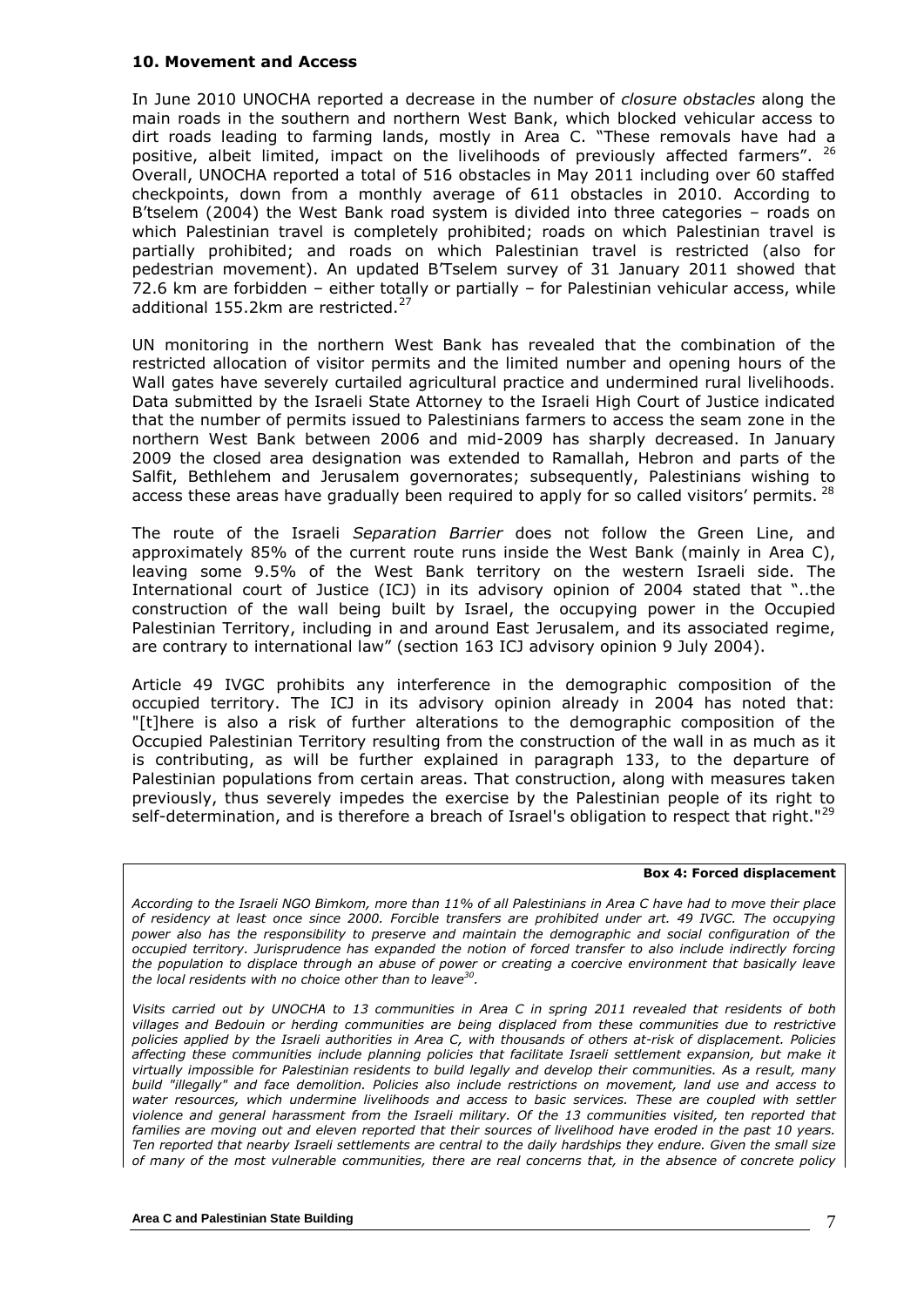*changes or the significant influx of support, some of these communities may disintegrate and disappear altogether over the course of the next generation, or sooner.*

# **11. Destruction of civilian property**

Destruction of civilian property in Area C (and East Jerusalem) for reasons of enforcement of planning and construction laws has been taking place for several decades but only gained international focus in recent years, while severely increasing.

In specific, destructions due to lack of building permits have been criticized by numerous UN treaty-bodies and officials as being a deliberate<sup>31</sup> and discriminatory<sup>32</sup> large-scale<sup>33</sup> practice<sup>34</sup> and phenomenon<sup>35</sup>, contrary to international law<sup>36</sup>. The UN Committee on the Rights of the Child recommended in 2002 that Israel ceases the demolitions and provides the victims of such demolitions with support for the rebuilding of their homes and with adequate compensation.<sup>37</sup> In its latest opt report to the Human Rights Council (March 2011), the UN High Commissioner also repeated that Israel should cease demolitions and reiterated that: "The destruction of civilian homes also violates the right to adequate housing, including as a violation of the International Covenant on Economic, Social and Cultural Rights (article 11, para.1)."<sup>38</sup>

The UN has noted that the destructions result in increasing humanitarian dependency,  $39$ forced displacement<sup>40</sup> and de-development<sup>41</sup> of the civilian population in Area C, and other parts of oPt including East Jerusalem. This is done through destructions of shelters, infrastructure such as water wells, cisterns, latrines, as well as other constructions that serve basic needs as schools and clinics, or generate livelihoods such as animal shacks.

### **Box 5: Destruction of civilian property**

*From 2000 onwards more than 4,800 Palestinian houses and structures have been demolished for lack of a building permit in Area C.<sup>42</sup> According to figures obtained from the UNOCHA Displacement Working Group, between 2009 and 5 July 2011 1,072 structures were demolished (directly or as a side-affect of the main demolition) in the West Bank (275 in 2009 and 439 in 2010 and 358 from January to 5 July 2011). Structures included houses, schools, animal shelter, storage / kitchens and rest room, water related, commercial, playgrounds, and mosques. Alongside the main destruction due to lack of permit, the Israeli security forces also destroyed fruit stalls and uprooted olive trees. These destructions lead to the displacement of nearly 2,000 people (643 in 2009, 606 in 2010 and 703 between January and 5 July 2011) and further affected more than 16,000 persons in the reported period.*

There is no concept of administrative destruction in IHL. Any application of regulation 43 should not undermine *the specific prohibition against destruction under art. 53 IVGC, unless absolutely necessary by military operations (basic needs and other objects). Destruction of objects essential for the survival of the civilian population is absolutely prohibited under any circumstances. Extensive destruction not justified by military necessity and done unlawfully and unwontedly is a war crime under article 147IVGC.*

## **12. Economic development**

According to the World Bank the economic growth in the West Bank was 9% in 2010. As has been the case in the previous years, economic growth in the oPt is primarily driven by the considerable inflow of official development assistance (ODA) in the shape of budget support and capital investments. Still, the overall economic situation in the oPt remains below what was experienced prior to the start of the second intifada in 2000. The decade-long downturn has largely been the result of the Israeli military occupation and the ensuing Israeli policies of closure and separation. Accordingly, the biggest impediments to growth are lack of access to land and resources (mainly in Area C), import and export restrictions, and a high-cost capital structure. With private sectordriven growth being absent, the PA will continue to rely on donor aid for its budgetary needs.

The Palestinian economy has recently showed continued signs of improvements, with reduced deficits, positive growth and stable inflation, as a result of on-going reforms and significant external assistance. However, the restrictions placed on movement of goods and persons in /out of and within the oPt including Area C and East Jerusalem has also affected Palestinians' ability to contribute more significantly to their economy. Reducing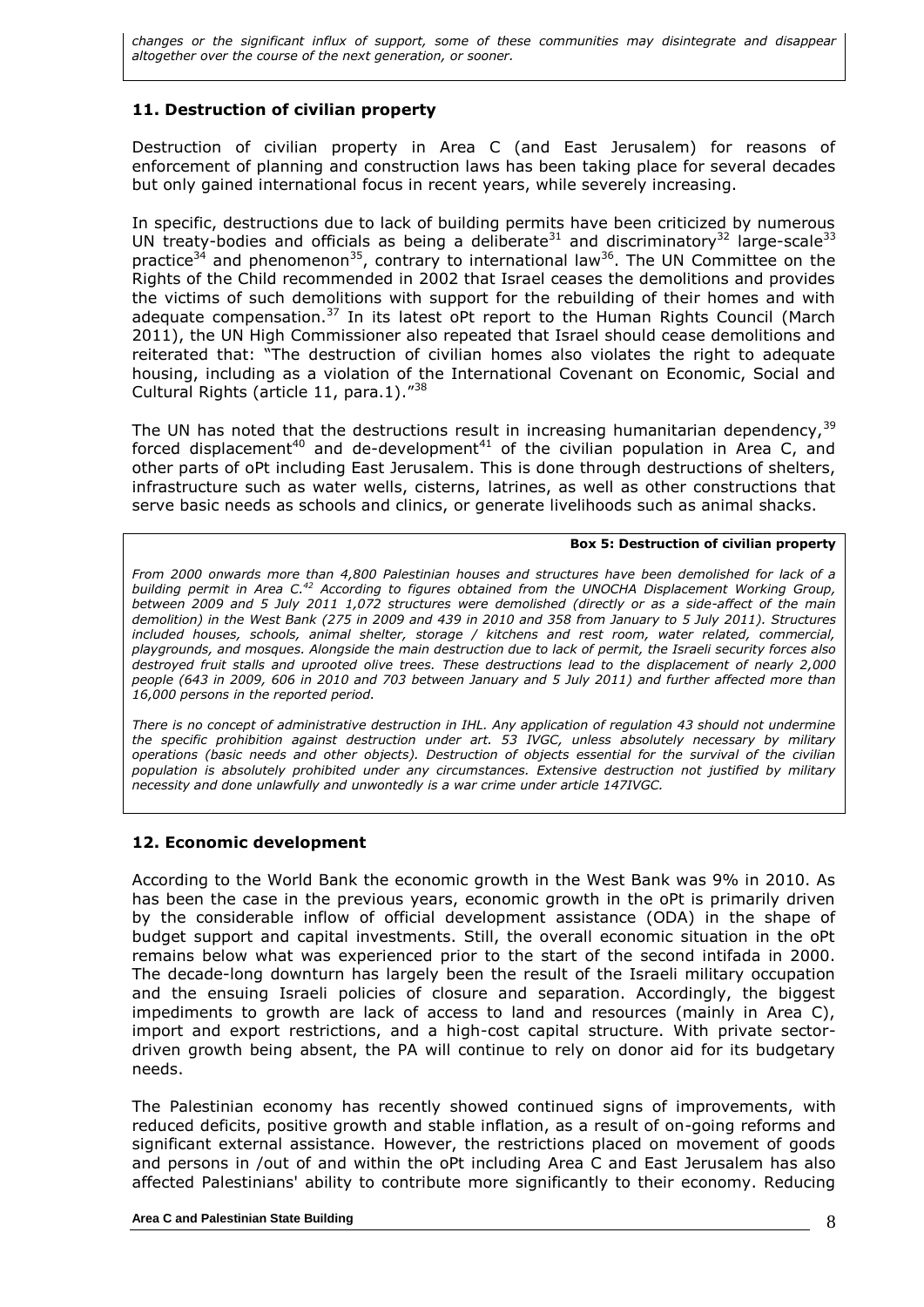the number of obstacles put by the Israeli authorities, along with Palestinian reforms and economic aid, has contributed to increased economic activity and the losses experienced since 1999 slowly being reversed. There was no improvement however, in East Jerusalem and Area C, including seam zones and the Jordan Valley.<sup>43</sup>

A recent report by the World Bank (2010) states that the physical access restrictions are the most visible, but perhaps not the most important ones. The land use and planning regulations in effect in Area C tend to limit development even more by confining existing villages with too little suitable space for demographic growth, causing irrational land use and unsound environmental management. According to the report economic activity in Area C is limited primarily to low intensity agriculture. High intensity agricultural, industrial, housing, tourism, and other investments are hindered by the inability to obtain construction permits from the Israeli authorities and the limited amount of titled land available.

According to the World Bank, Israel's continued control over planning and zoning in Area C has become an increasingly severe constraint to Palestinian economic activity. The division of the West Bank into Areas A, B and C distorts land markets by creating artificial land shortages. As a result, land prices in Areas A and B are shooting up (World Bank, "The Economic Effects of Restricted Access to Land in the West Bank," October 2008, p. iv.)

#### **Box 6: Economic development**

*Several industrial estates have been designed for the West Bank and Area C, which could become a cornerstone in a future Palestinian State. The first planned housing development, Rawabi, located in Area A north of Ramallah which is planned for some 40,000 Palestinians has a planned access road going through Area C. The tourist sector is also a critical part of the Palestinian economy, however, Palestinians have very limited, and in most cases no access, to develop and maintain tourism sites in Area C.*

*Agriculture and fishing represents only 3.3% of the Palestinian GDP, which could be increased with increased access to land and water. As described in this report much of the rich agricultural land in the Jordan Valley is totally inaccessible for Palestinians. The stone and marble sector accounts for 25% of overall Palestinian industrial production and provides 15,000 jobs plus thousands of jobs in related industries. Most quarries are located in Area C. The Israeli government requires that the companies obtain permits for extraction, without permits quarries are subject to raids and confiscation. The difficulties in obtaining permits discourage investment in the sector.*

## **13. International aid efforts**

The international community, and in particular the EU and its individual Member States shoulder a large proportion of the burden of ensuring that the civilian population in Area C is provided for in terms of basic service delivery. Nevertheless, aid provided by the international community does not relieve Israel of its obligations under IHL (art. 60IVGC). In 2009, ODA to the oPt (both Gaza and the West Bank) stood at more than USD 700 pr. capita. At the same time, the PA's continued implementation of political and financial reforms pared with a limited easing of the Israeli movement and access restrictions has to a lesser degree helped stimulate economic growth.

Since 2007, the PA has implemented a largely successful campaign of institutional reforms and economic development that has contributed to increased economic performance. However, this campaign has mainly been limited to Area A under PA civil and security control, since Area C is largely off limits to the PA and thus to the reform agenda itself. Consequently, the Palestinian state-building project is in effect partly limited to the fragmented and isolated "islands" of areas A and B in the "ocean" of the contiguous area C. As a result, EU and individual Member State interventions in the oPt have mainly focused on Area A and much less on Area C. Against this backdrop, the EU will have to address in a more consistent manner the disconnection between qualitative state-building (massive aid input), quantitative territorial fragmentation (*obstacles* to goal orientation) and the expected output of an independent, democratic, contiguous, sovereign and viable State of Palestine (the overarching goal).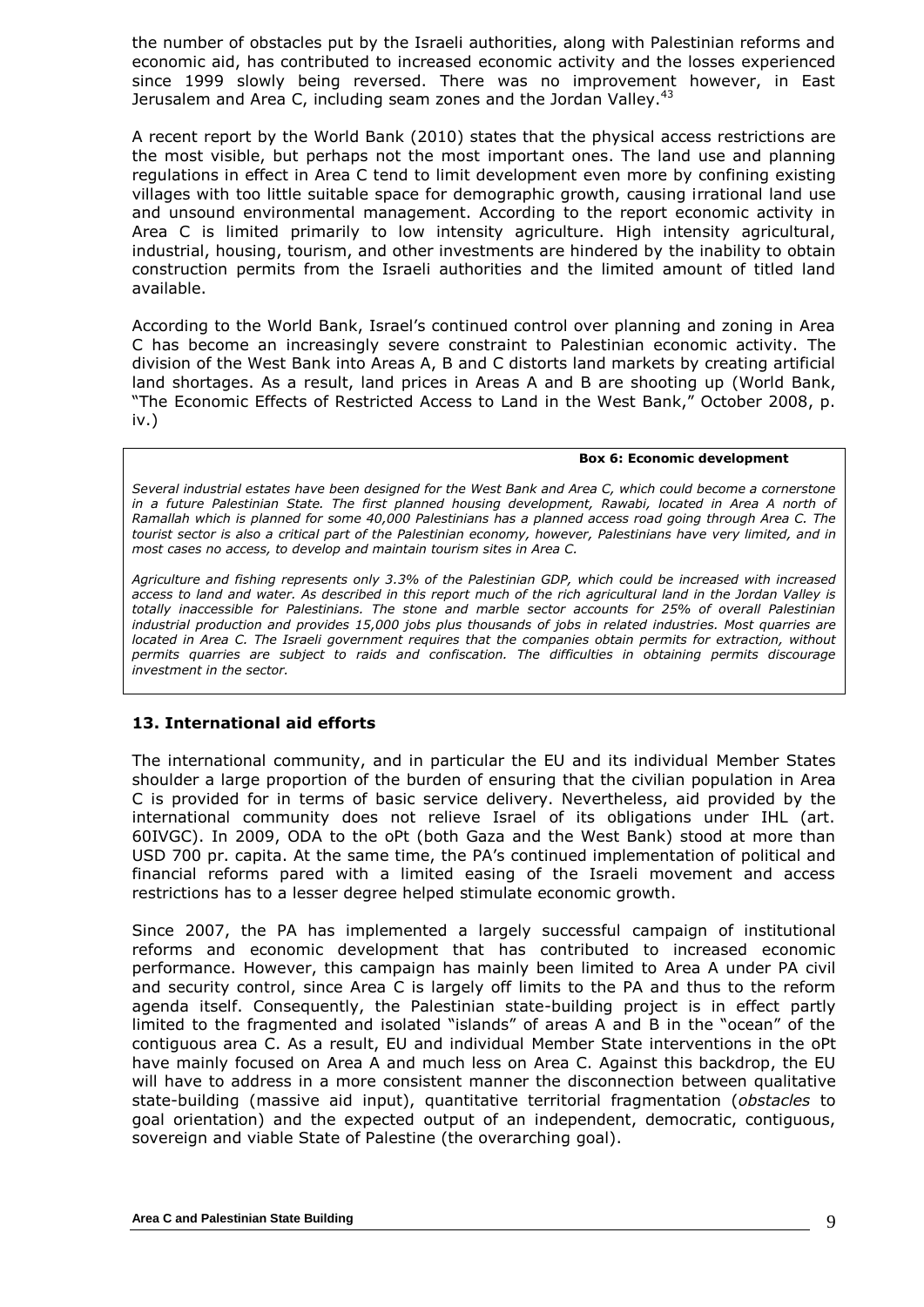Due to the restrictions outlined above, and the difficulties faced with the implementation of projects, the EU MS and EUREP should strive for a harmonised approach, building on past experience and best practices in cooperation with the PA, COGAT and international stakeholders.

In August 2010 a fact sheet on an UNOCHA Response Plan specified a number of essential measures urgently required of the Israeli authorities to improve the humanitarian situation, including ceasing demolitions and ensuring that Palestinian planning needs are met; opening up areas currently off-limit to Palestinian development, including closed military zones and nature reserves; and the complete and permanent freezing of all settlement activity. In advance of the above mentioned steps the government of Israel was called to reinstitute a moratorium on all demolitions in Area C; expedite rehabilitation of existing infrastructure, issuing permits to teachers to allow easy passage to work places in Area C, and ensure that they are not delayed at checkpoints; protect students from attacks and harassment by settlers; authorizing unconditional weather proofing and structural repairs to existing shelter units within Area C, without the requirement to obtain permits.<sup>44</sup>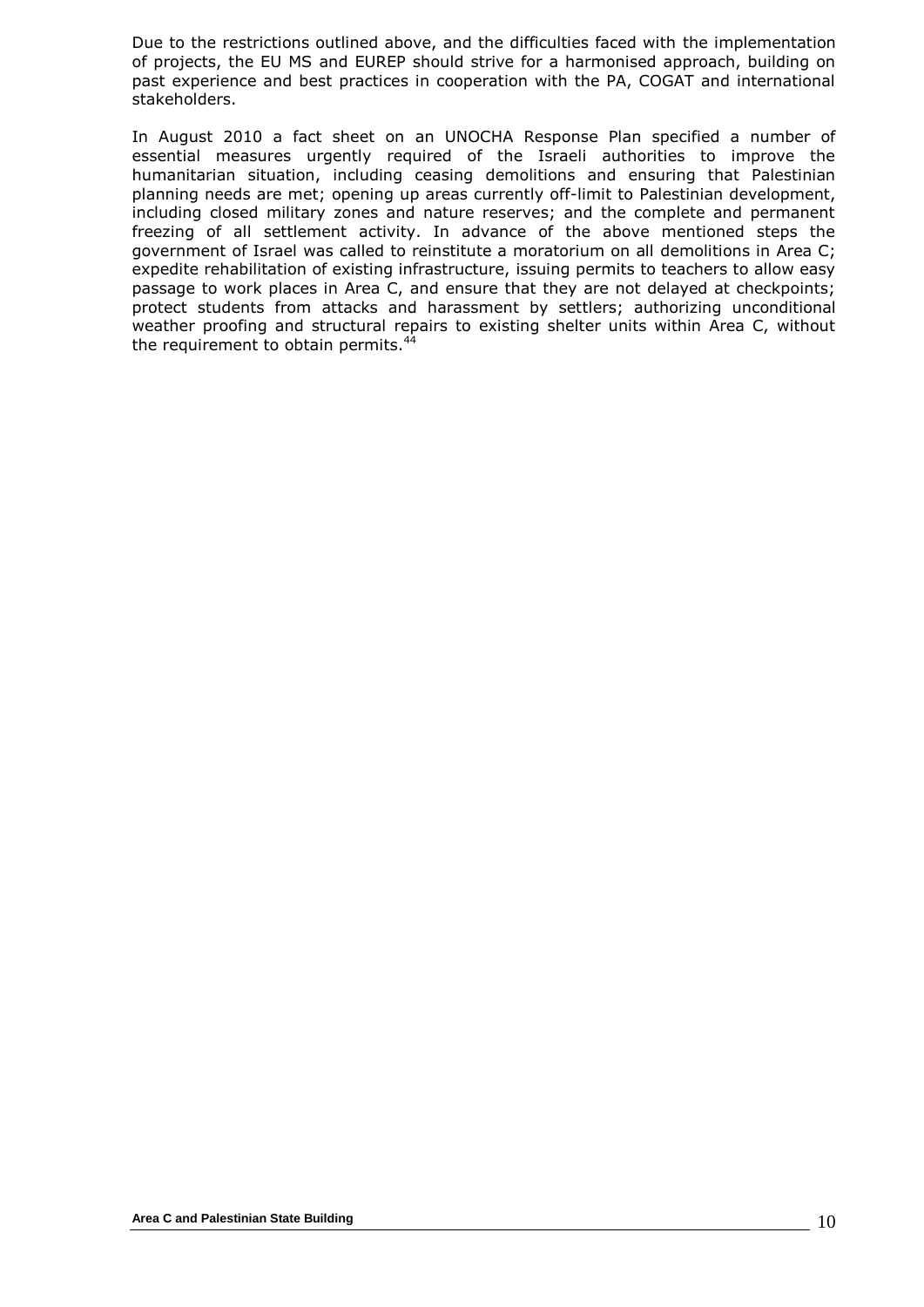### **Annex 1**

## **Implementation of the following would improve the situation in Area C.**

### **A. Encourage Israel to change its policy and planning system for Area C and engage the Palestinian communities in access and development by:**

- Calling for an immediately cease in Israeli demolitions of Palestinian-owned structures in Area C, until Palestinians have access to fair and non-discriminatory zoning and planning.
- Supporting a PLO/PA dialogue with relevant Israeli authorities to transfer planning authority and empower local government units including by reinstalling local/district planning committees in Area C.
- Supporting PLO/PA in the development of Palestinian master plans and local plans for the entire West Bank - including Area C, seamzones and East Jerusalem.
- Supporting work to improve Palestinian statistics on population movements and a Palestinian land ownership survey in Area C.

### **B. Reduce land and population vulnerability and facilitate better coordination of basic needs deliveries in Area C by:**

- Supporting the Palestinian people to sustain their presence by for example support to tanked water, fodder, psycho-social support etc.
- Monitoring Palestinian planning applications and Israeli destructions and more systematically voice objections to involuntary population movements, displacements, evictions, demolitions and internal migration in coordination with other international actors.
- Mapping of EU interventions in Area C with the view to better  $\bullet$ coordinate support to civil society and UN organizations and to discuss future interventions with the PLO/PA.
- Supporting development projects in Area C including by for example building new schools, community centers, clinics, municipal buildings, roads, irrigation, water and other infrastructural projects.

## **C. Promote economic development in Area C by:**

- Supporting Palestinian private sector development in Area C in areas such as tourism, site protection, industrial parks, wastewater treatment, solid waste, landfills, water pipelines, electricity infrastructures etc.
- Enabling the PLO/PA to plan and develop programs in Area C.
- Facilitating access to currently closed areas for Palestinian agricultural development in the Jordan Valley and in obtaining necessary permissions to establish greenhouses, irrigation systems and management of livestock.
- Encouraging Israel to open the gates to the seam zone on a more regular basis without prior coordination and allowing agricultural vehicles and tools to be brought into the closed areas.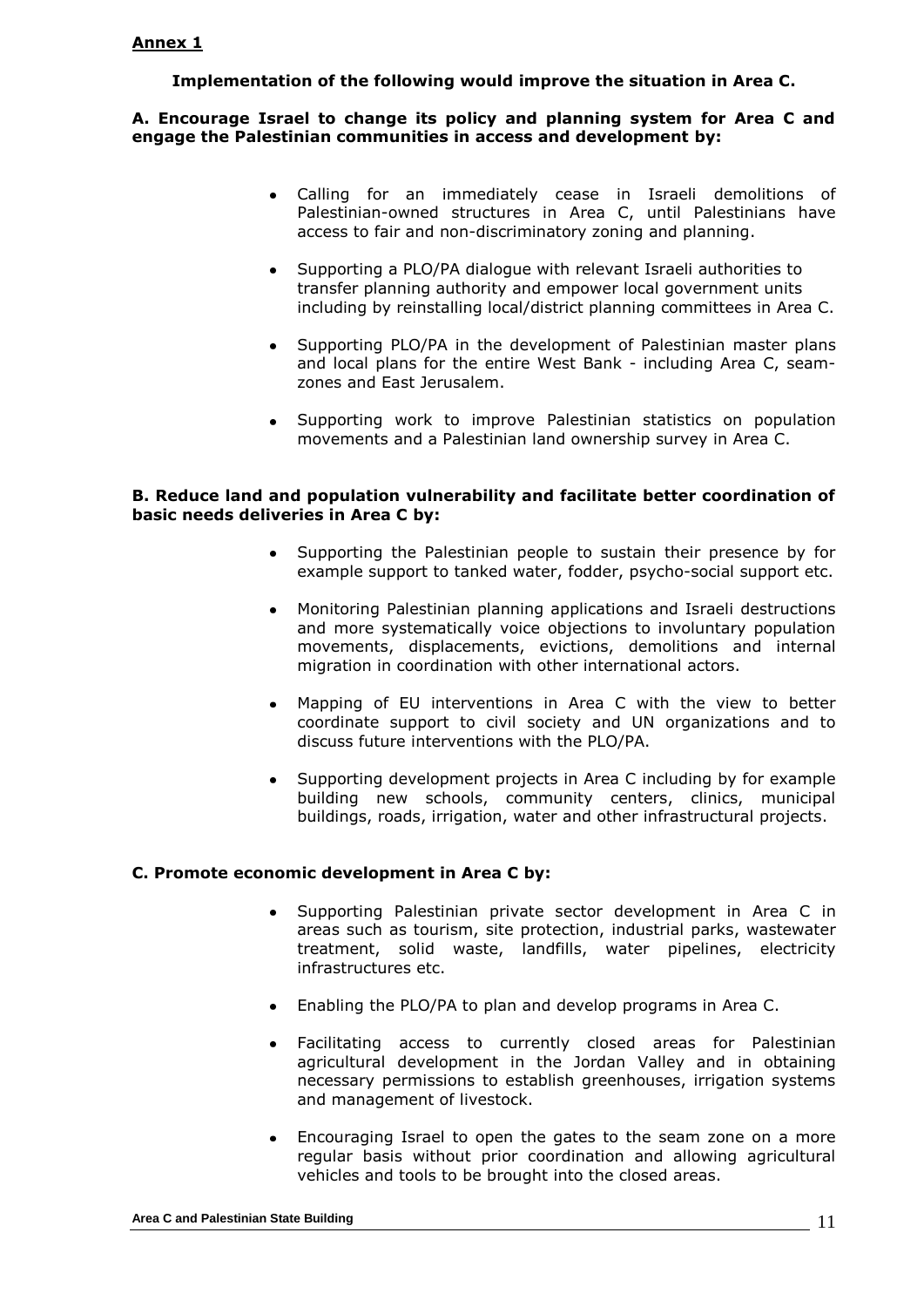## **D. Increase visibility and accountability for the delivery of aid in Area C by:**

- Regular follow up on the situation in Area C in accordance with the EU IHL guidelines and report on obstacles and impediments for development of Area C to the relevant Israeli authorities.
- Raising public awareness about the humanitarian and development  $\bullet$ needs through information briefings, films, tours etc. about Area C.
- IHL to be adequately reflected in programming, planning, implementation, monitoring and evaluation of funded activities in Area C and support provision of IHL training for field staff in Area C.